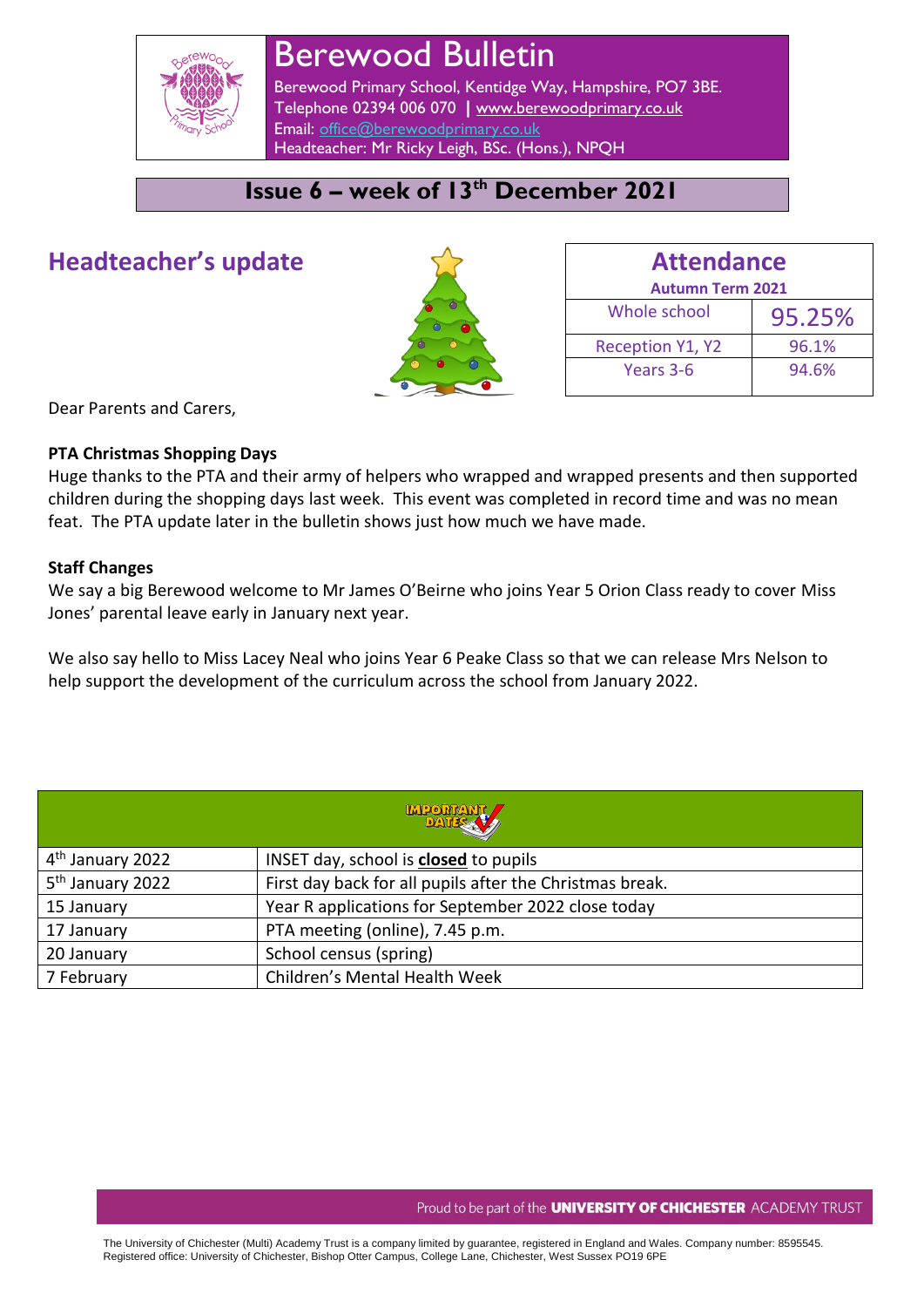# **Daily testing for contacts of COVID-19**

From Tuesday 14 December, a new national approach to daily testing for contacts of COVID-19 is being introduced (including until the end of this term).

- All adults who are fully vaccinated and children aged 5 to 18 years and 6 months, identified as a contact of someone with COVID-19 – whether Omicron or not – should take a lateral flow device (LFD) test every day for 7 days instead of self-isolating. Daily testing by close contacts will help to slow the spread of COVID-19.
- Daily testing for contacts of COVID-19 will help protect education settings by reducing transmission and will also help keep pupils in face-to-face education.
- Once notified by NHS Test and Trace as a close contact, all eligible staff, pupils and students should take an LFD each day for 7 days and report the results through the Online [Reporting](https://www.gov.uk/report-covid19-result?utm_source=13%20December%202021%20C19&utm_medium=Daily%20Email%20C19&utm_campaign=DfE%20C19) System and to their setting.
- If they test negative, they can continue to attend their education setting. Outside of the education setting, they should continue to follow the advice set out in the Sunday 12 [December](https://www.gov.uk/government/news/daily-rapid-testing-for-covid-19-contacts-launches-this-week?utm_source=13%20December%202021%20C19&utm_medium=Daily%20Email%20C19&utm_campaign=DfE%20C19) press release. **This approach should also be adopted over the winter break and on return in January.**
- If they test positive, they should self-isolate and [order](https://www.gov.uk/get-coronavirus-test?utm_source=13%20December%202021%20C19&utm_medium=Daily%20Email%20C19&utm_campaign=DfE%20C19) a PCR test to confirm the result. If the PCR is positive, they must self-isolate for 10 days. If the PCR test is negative, they no longer need to selfisolate but should continue to carry out the remainder of the daily tests, and only need to isolate if it is positive.
- For primary aged children LFD test kits are [available](https://www.gov.uk/order-coronavirus-rapid-lateral-flow-tests?utm_source=13%20December%202021%20C19&utm_medium=Daily%20Email%20C19&utm_campaign=DfE%20C19) through the usual routes (community test sites, local pharmacies or online).
- Children under five years old do not need to take part in daily testing for contacts of COVID-19 and do not need to isolate.
- Anyone over the age of 18 years and 6 months who is not vaccinated, must isolate in line with government guidelines if they are a close contact of a positive case.

| <b><i>Exercise Systems</i></b> | , ideas<br>- 600-1600<br><b>E</b> staff parent |  |
|--------------------------------|------------------------------------------------|--|
|--------------------------------|------------------------------------------------|--|

Firstly we would like to thank you all for taking part in the Rainbow Raffle! Both for all the generous donations and the amount of tickets purchased. Together we raised an amazing **£570** towards the Outside Stage for the school.

Secondly we hope all the children enjoyed doing their Christmas Shopping. It really is lovely seeing them get excited and choosing their gifts. Thank you to everyone who helped over the two days and also all those who helped with the wrapping. We couldn't do it without you. Together this raised approximately £585 towards the Outside Stage which is amazing.

We hope the children also enjoyed their Christmas lunch yesterday, wearing their Christmas Jumpers, hearing from Santa and receiving a small gift from him.

Can you please look out for an email from school regarding the PTA Facebook page/Consent to Share. This page will be reviewed from January 2022 and we will need a Consent to Share form to be completed by every parent to stay a member of the page.

Finally we wish you a very Merry Christmas and a Happy New Year! We hope to see you at our first meeting in 2022 on Monday January 17th at 7.45pm. With your help we can arrange another year packed with lots of great fundraisers and events for the children.

Stay safe The PTA Committee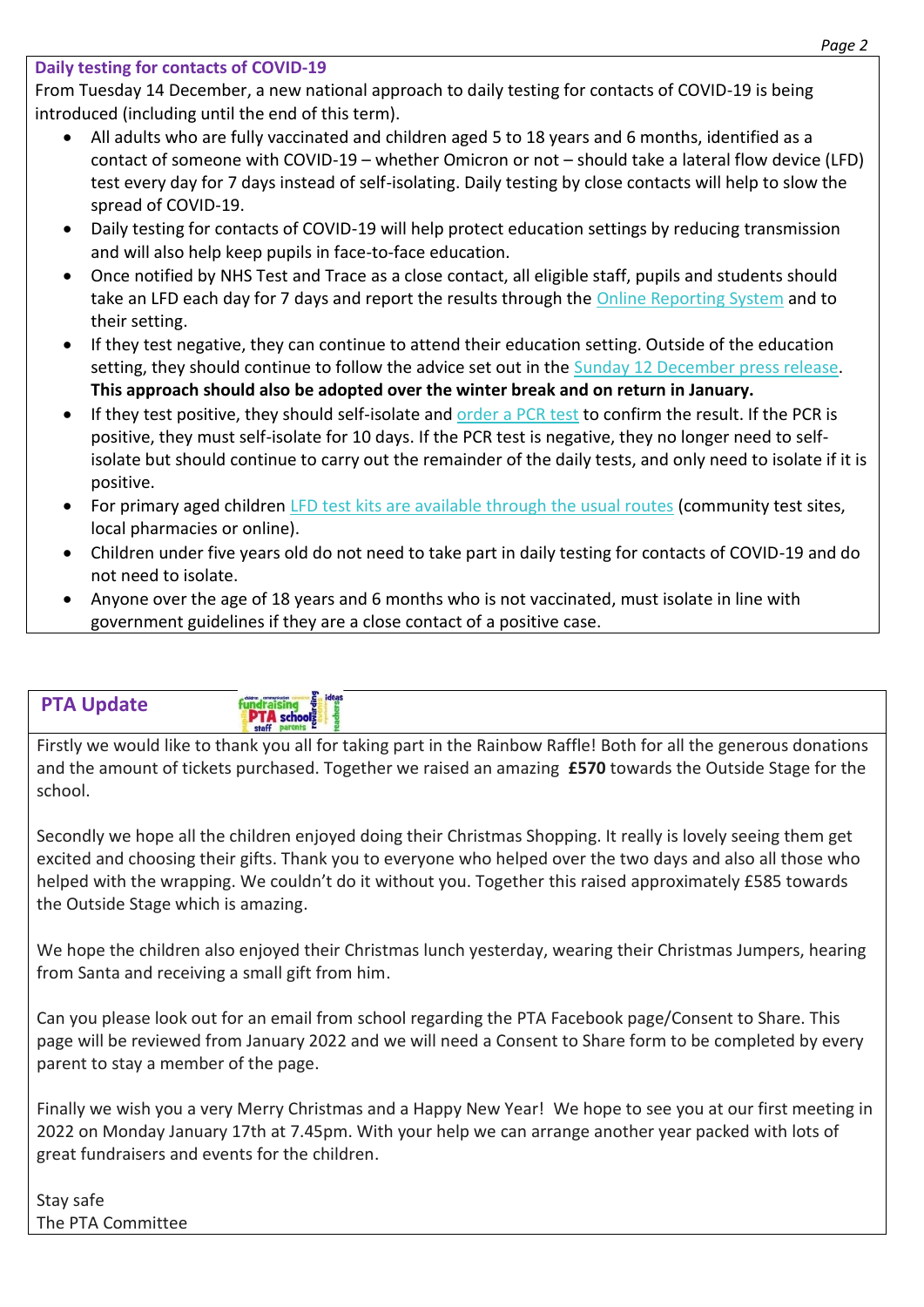Due to the new variant and advice from the government, from January we will go back to children coming to school in their PE Uniform as was the case last summer term.

## **PE uniform for all pupils**

Our Berewood PE uniform consists of;

| <b>Winter PE uniform</b>                                         | <b>Summer PE uniform</b>                                         |
|------------------------------------------------------------------|------------------------------------------------------------------|
| Black tracksuit bottoms or leggings<br>A white or purple t-shirt | Black or purple sports shorts (not cycling or<br>leisure shorts) |
| A black or purple sweatshirt or hoodie                           | A white or purple t-shirt                                        |
| <b>Black plimsolls or trainers</b>                               | A black or purple sweatshirt or hoodie                           |
|                                                                  | <b>Black plimsolls or trainers</b>                               |

Please ensure your child is wearing the correct uniform. Being part of the Berewood school community is very important, and wearing the correct uniform is key to this. If your child does not have the correct PE uniform we will contact you. As always, thank you for your support with is, in an ever changing world, we know it isn't easy but you have all been so flexible and understanding, so thank you again.

**PE Days**

| Monday    | Year 1 | Year 3 | Year 6 |
|-----------|--------|--------|--------|
| Tuesday   | Year 2 | Year 4 |        |
| Wednesday | Year 3 | Year 4 | Year 5 |
| Thursday  | Year 2 | Year 5 |        |
| Friday    | Year R | Year 1 | Year 6 |

**Bulletin continues on the next page.**